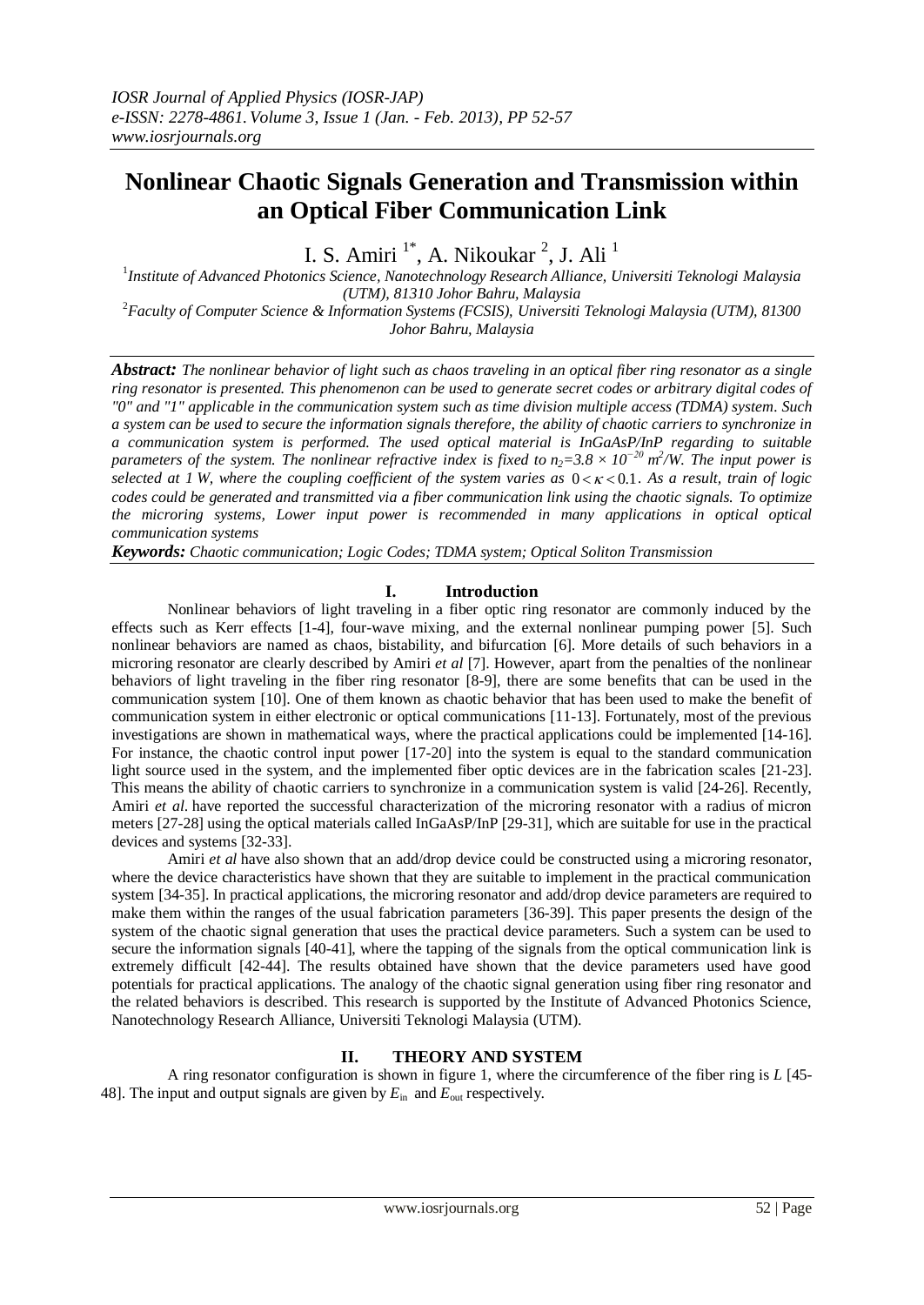

**Fig. 1:** A diagram of a fiber optic ring resonator

Here, the input light of the monochromatic diode laser is inserted into the system [49-54]. The input light of Gaussian beams can be expressed as [55-59],

$$
E_{in}(t) = E_0 \exp\left[ \left( \frac{x}{2L_D} \right) - i \omega_0 t \right]
$$
 (1)

 $E_0$  and *x* are the amplitude of optical field and propagation distance respectively [60-63].  $L_D$  is the dispersion length of the soliton pulse [64-67] where, frequency shift of the signal is *ω*<sup>0</sup> [68-70]. When a soliton pulse is input and propagated within a microring resonator, the resonant output is formed, thus, optical circuits of the system can be given by [71-73],

$$
\left| \frac{E_{out}(t)}{E_{in}(t)} \right|^2 = (1 - \gamma) \left| 1 - \frac{(1 - (1 - \gamma)x^2)\kappa}{(1 - x\sqrt{1 - \gamma}\sqrt{1 - \kappa})^2 + 4x\sqrt{1 - \gamma}\sqrt{1 - \kappa}\sin^2(\frac{\phi}{2})} \right|
$$
(2)

 $\kappa$  is the coupling coefficient [74], and *x*=exp(- $\alpha L/2$ ) represents a round-trip loss coefficient [75],  $\Phi_0 = kLn_0 [76]$ and  $\Phi_{NL} = kLn_2|E_{in}|^2$  are the linear and nonlinear phase shifts [77-78] and  $k=2\pi/\lambda$  is the wave propagation number in a vacuum [79]. *L* and *α* are a waveguide length and linear absorption coefficient, respectively [80-82]. The parameters of the system were fixed to be  $\lambda_0$ =1.55 $\mu$ m,  $n_0$ =3.34 [83-85],  $A_{\text{eff}}$  is the effective mode core area of the fiber [86-88], where  $A_{\text{eff}}=30\mu\text{m}^2$ , the fiber losses  $\alpha=0.02\text{dB/km}$  [89-90]. The fractional coupler intensity loss is *γ*=0.01 [91-92], and *R*=12.5μm. The coupling coefficient varies regarding to the input power [93-94]. The nonlinear refractive indices ranged from  $n_2=3.8\times10^{-20}$  m<sup>2</sup>/W, and the 20,000 iterations of round-trips inside the optical fiber is simulated [95].

### **III. Results And Discussion**

The input power is maximized at 1 W, where the output power is varied directly with the coupling coefficient. Thus, the chaotic signal can be generated and controlled by varying the coupling coefficients, where the required output power is obtained. Here, the coupling coefficient ranges as  $0 < \kappa < 0.1$ . Figure 2 shows the output chaotic signals generated for a variety of coupling coefficients, where the coupling coefficients vary from  $\kappa$  = 0.02 to  $\kappa$  = 0.085. The figure 2 (a) shows the output signal in terms of round-trip, where the figure 2(b-e) show the output signals reverence to different coupling coefficients. Therefore, larger coupler coefficient corresponds to lower input power which is required in many applications in optical switching and optical communication systems.



**Fig. 2:** Generation of chaotic signals when  $0 < \kappa < 0.1$ , (a): output signal versus number of round-trips, (b): Output chaotic signal where  $\kappa = 0.02$ , (c): Output chaotic signal where  $\kappa = 0.045$ , (d): Output chaotic signal where  $\kappa = 0.085$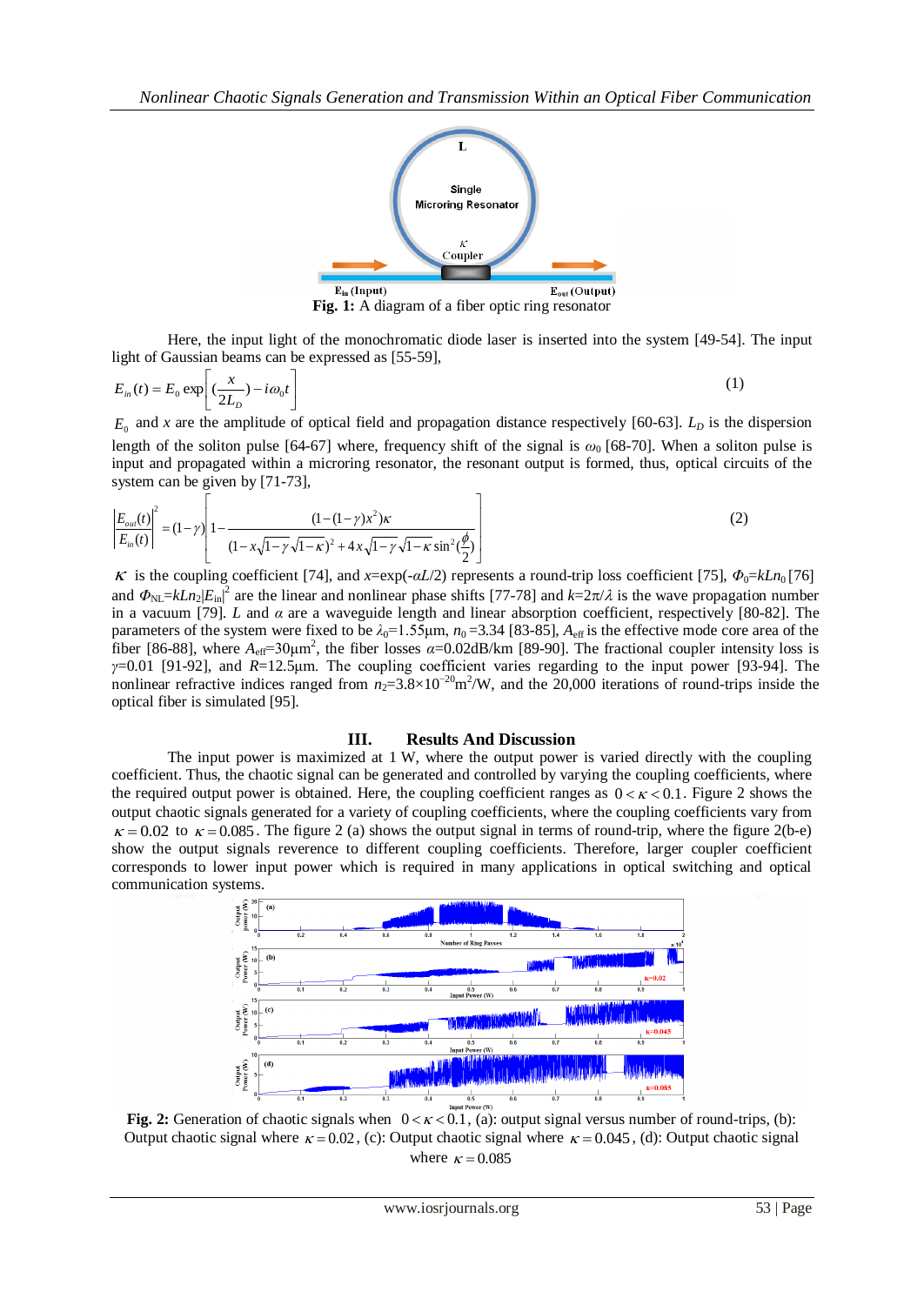The chaotic signals can be used to generate information of binary codes where the encoding and decoding of data can be performed via a TDMA system. This system will encode the binary logic codes of "0" and "1" and transmit them via fiber optic communication, where the decoding process is performed at the end of the transmission link. The schematic of the TDMA system is shown in figure 3, in which transmission of chaotic signals for communication networks can be obtained. Thus by using arbitrary digital coding, different signal information propagate in the network communication via a TDMA transmission system. This system uses data in the form of secured codes to be transferred to single users via different lengths of the fiber optic line to the TDMA transmitter.



**Fig. 3:** Schematic of the TDMA system

Therefore, digital code information can be shared between users in different time slots. The transmission unit is a part of the quantum processing system that can be used to transfer the high capacity packet of quantum codes. Moreover, a high capacity of data can be transferred by using more wavelength carriers. Here, transmission of arbitrary digital codes of "1111000000101001111000000000000011000000000001" is performed. Figure 4 shows the forms of transmitting signals in the optical fiber communication system.



**Fig. 4:** Transmitting of digital codes where (a): Binary codes, (b): Secured codes, (c), Transmitted codes over 125 km fiber optics, (d) decoded signals into original signals.

Therefore, transmission of data along fiber network communication is performed using chaotic signals. The security scheme of the transmission can be obtained by encoding-decoding of data where the high capacity of transmission requires highly optical signals such as chaotic signal which is employed whether it is used as optical carrier or optical information.

## **IV. Conclusion**

We have proposed the optical microring resonator system that uses critical parameters such as coupling coefficient to generate and control the output signals in the form of chaotic signals. Here, the common nonlinear penalty in the fiber optic microring resonator is presented. By using the chaotic signal generation system, the information or data, in an optical communication and transmission link can be secured and used for a public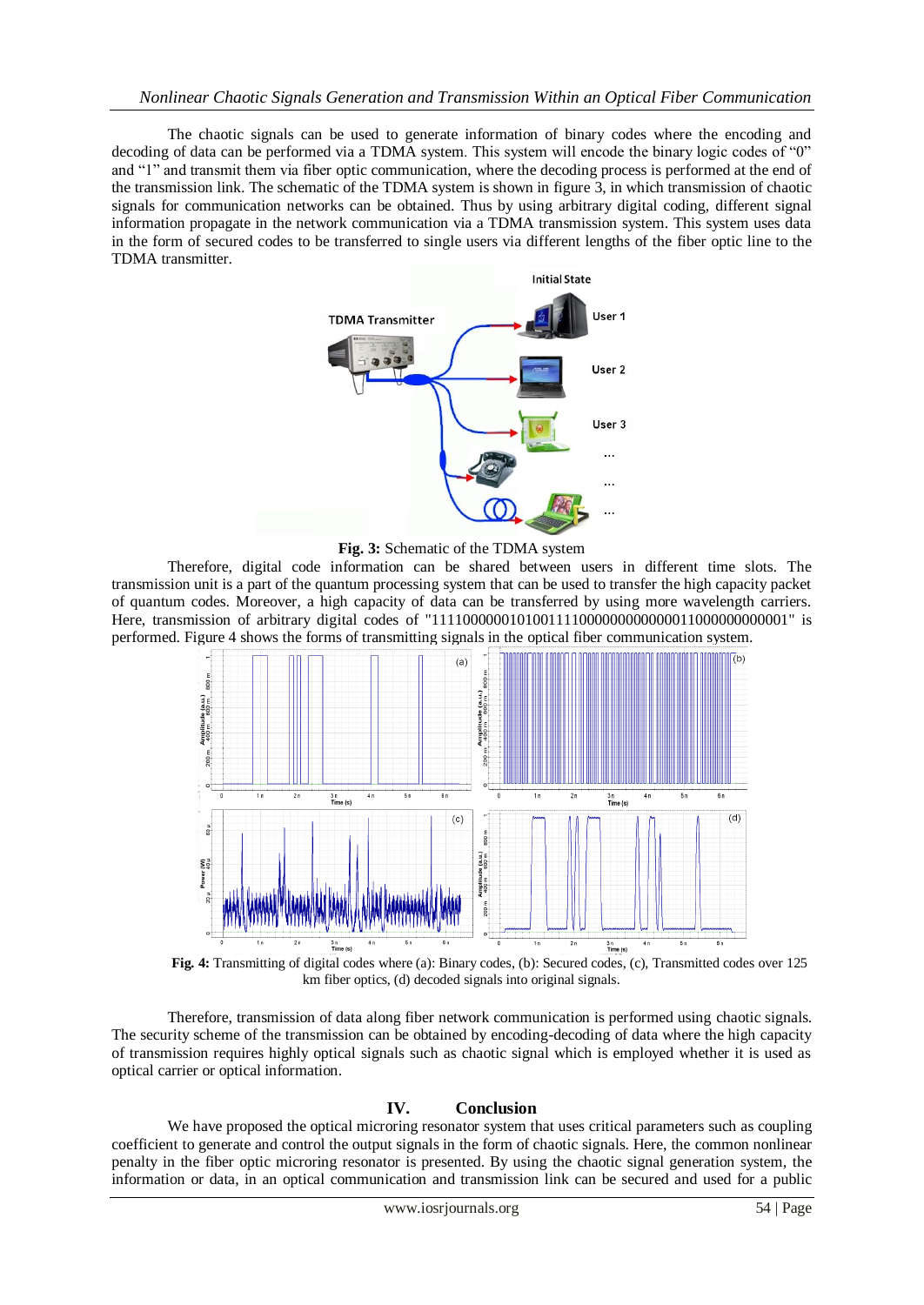network. The chaotic signals can be encoded and decoded within a communication network system such as a TDMA system. Therefore secret codes travel within the optical fiber communication, where the detection of the signals can be performed using the TDMA system. This technique is used to transfer the information along long distance fiber communication which is a promising application in nano digital communication especially when a soliton pulse is employed.

### **Acknowledgements**

I. S. Amiri would like to thank the Institute of Advanced Photonics Science, Nanotechnology Research Alliance, Universiti Teknologi Malaysia (UTM).

#### **REFERENCES**

- [1] I. S. Amiri, A. Afroozeh, M. Bahadoran, J. Ali, and P. P. Yupapin, Molecular Transporter System for Qubits Generation, *Jurnal Teknologi (Sciences and Engineering)*, *55*, 2012, 155-165.
- [2] A. Afroozeh, M. Bahadoran, I. S. Amiri, A. R. Samavati, J. Ali, and P. P. Yupapin, Fast Light Generation Using GaAlAs/GaAs Waveguide, *Jurnal Teknologi (Sciences and Engineering)*, *57*, 2012, 17-23.
- [3] J. Ali, I. S. Amiri, M. A. Jalil, M. Hamdi, F. K. Mohamad, N. J. Ridha, and P. P. Yupapin, Trapping spatial and temporal soliton system for entangled photon encoding, presented at the *Nanotech Malaysia*, *International Conference on Enabling Science & Technology*, Kuala Lumpur, Malaysia, 2010.
- [4] I. S. Amiri, A. Shahidinejad, A. Nikoukar, J. Ali, and P. Yupapin, A Study oF Dynamic Optical Tweezers Generation For Communication Networks, *International Journal of Advances in Engineering & Technology (IJAET)*, *4(2)*, 2012, 38-45.
- [5] I. S. Amiri, M. Ranjbar, A. Nikoukar, A. Shahidinejad, J. Ali, and P. Yupapin, Multi optical Soliton generated by PANDA ring resonator for secure network communication, in *Computer and Communication Engineering (ICCCE) Conference*, Malaysia, 2012, 760-764.
- [6] J. Ali, M. Kouhnavard, I. S. Amiri, M. A. Jalil, A. Afroozeh, and P. P. Yupapin Security confirmation using temporal dark and bright soliton via nonlinear system, presented at the *ICAMN*, *International Conference*, Prince Hotel, Kuala Lumpur, Malaysia, 2010.
- [7] I. S. Amiri, R. Ahsan, A. Shahidinejad, J. Ali, and P. P. Yupapin, Characterisation of bifurcation and chaos in silicon microring resonator, *IET Communications*, *6(16)*, 2012, 2671-2675.
- [8] J. Ali, K. Kulsirirat, W. Techithdeera, M. A. Jalil, I. S. Amiri, I. Naim, and P. P. Yupapin, Temporal dark soliton behavior within multi-ring resonators, presented at the *Nanotech Malaysia*, *International Conference on Enabling Science & Technology*, Malaysia 2010.
- [9] I. S. Amiri, A. Nikoukar, A. Shahidinejad, J. Ali, and P. Yupapin, Generation of discrete frequency and wavelength for secured computer networks system using integrated ring resonators, in *Computer and Communication Engineering (ICCCE) Conference*, Malaysia, 2012, 775-778.
- [10] I. S. Amiri, J. Ali, and P. Yupapin, Security Enhancement of the Optical Signal Communication using Binary Codes Generated by Optical Tweezers, *Chinese Journal of Physics*, 2013.
- [11] J. Ali, A. Afroozeh, I. S. Amiri, M. A. Jalil, M. Kouhnavard, and P. P. Yupapin, Generation of continuous optical spectrum by soliton into a nano-waveguide, presented at the *ICAMN*, *International Conference*, Prince Hotel, Kuala Lumpur, Malaysia, 2010.
- [12] J. Ali, M. A. Jalil, I. S. Amiri, and P. P. Yupapin, MRR quantum dense coding, presented at the *Nanotech Malaysia*, *International Conference on Enabling Science & Technology*, KLCC, Kuala Lumpur, Malaysia 2010.
- [13] J. Ali, A. Afroozeh, M. Hamdi, I. S. Amiri, M. A. Jalil, M. Kouhnavard, and P. Yupapin, Optical bistability behaviour in a doublecoupler ring resonator, presented at the *ICAMN*, *International Conference*, Prince Hotel, Kuala Lumpur, Malaysia, 2010.
- [14] J. Ali, K. Raman, A. Afroozeh, I. S. Amiri, M. A. Jalil, I. N. Nawi, and P. P. Yupapin, Generation of DSA for security application, presented at the *2nd International Science*, *Social Science*, *Engineering Energy Conference (I-SEEC 2010)*, Nakhonphanom, Thailand, 2010.
- [15] P. P. Yupapin, M. A. Jalil, I. S. Amiri, I. Naim, and J. Ali, New Communication Bands Generated by Using a Soliton Pulse within a Resonator System, *Circuits and Systems*, *1(2)*, 2010, 71-75.
- [16] M. Kouhnavard, I. S. Amiri, M. Jalil, A. Afroozeh, J. Ali, and P. P. Yupapin, QKD via a quantum wavelength router using spatial soliton, in *Enabling Science and Nanotechnology (ESciNano) Conference*, Malaysia, 2010, 210-216.
- [17] J. Ali, S. Saktioto, M. Hamdi, and I. S. Amiri, Dynamic silicon dioxide fiber coupling polarized by voltage breakdown, presented at the *Nanotech Malaysia*, *International Conference on Enabling Science & Technology*, Kuala Lumpur, Malaysia, 2010.
- [18] M. A. Jalil, I. S. Amiri, M. Kouhnavard, A. Afroozeh, J. Ali, and P. P. Yupapin, Finesse Improvements of Light Pulses within MRR System, in *Faculty of Science Postgraduate Conference (FSPGC)*, Universiti Teknologi Malaysia, 2010.
- [19] N. J. Ridha, F. K. Mohamad, I. S. Amiri, Saktioto, J. Ali, and P. P. Yupapin, Controlling Center Wavelength and Free Spectrum Range by MRR Radii presented at the *International Conference on Experimental Mechanics (ICEM)*, Kuala Lumpur, Malaysia, 2010.
- [20] A. A. Shojaei and I. S. Amiri, DSA for Secured Optical Communication, presented at the *International Conference for Nanomaterials Synthesis and Characterization (INSC)*, Kuala Lumpur, Malaysia, 2011.
- [21] M. Imran, R. A. Rahman, and I. S. Amiri, Fabrication of Diffractive Optical Element using Direct Writing CO2 Laser Irradiation, in *Faculty of Science Postgraduate Conference (FSPGC)*, Universiti Teknologi Malaysia, 2010
- [22] S. Saktioto, S. Daud, M. A. Jalil, I. S. Amiri, and P. P. Yupapin, FBG sensing system for outdoor temperature measurement, presented at the *ICEM*, Legend Hotel, Kuala Lumpur, Malaysia, 2010.
- [23] A. Shahidinejad, A. Nikoukar, I. S. Amiri, M. Ranjbar, A. Shojaei, J. Ali, and P. Yupapin, Network system engineering by controlling the chaotic signals using silicon micro ring resonator, in *Computer and Communication Engineering (ICCCE) Conference*, Malaysia, 2012, 765-769.
- [24] J. Ali, I. S. Amiri, M. A. Jalil, A. Afroozeh, M. Kouhnavard, and P. Yupapin, Novel system of fast and slow light generation using micro and nano ring resonators, presented at the *ICAMN*, *International Conference*, Prince Hotel, Kuala Lumpur, Malaysia, 2010.
- [25] I. S. Amiri, G. Vahedi, A. Shojaei, A. Nikoukar, J. Ali, and P. P. Yupapin, Secured Transportation of Quantum Codes Using Integrated PANDA-Add/drop and TDMA Systems, *International Journal of Engineering Research & Technology (IJERT)*, *1(5)*. 2012.
- [26] M. Kouhnavard, A. Afroozeh, I. S. Amiri, M. A. Jalil, J. Ali, and P. P. Yupapin, New system of Chaotic Signal Generation Using MRR, presented at the *International Conference on Experimental Mechanics (ICEM)*, Kuala Lumpur, Malaysia, 2010.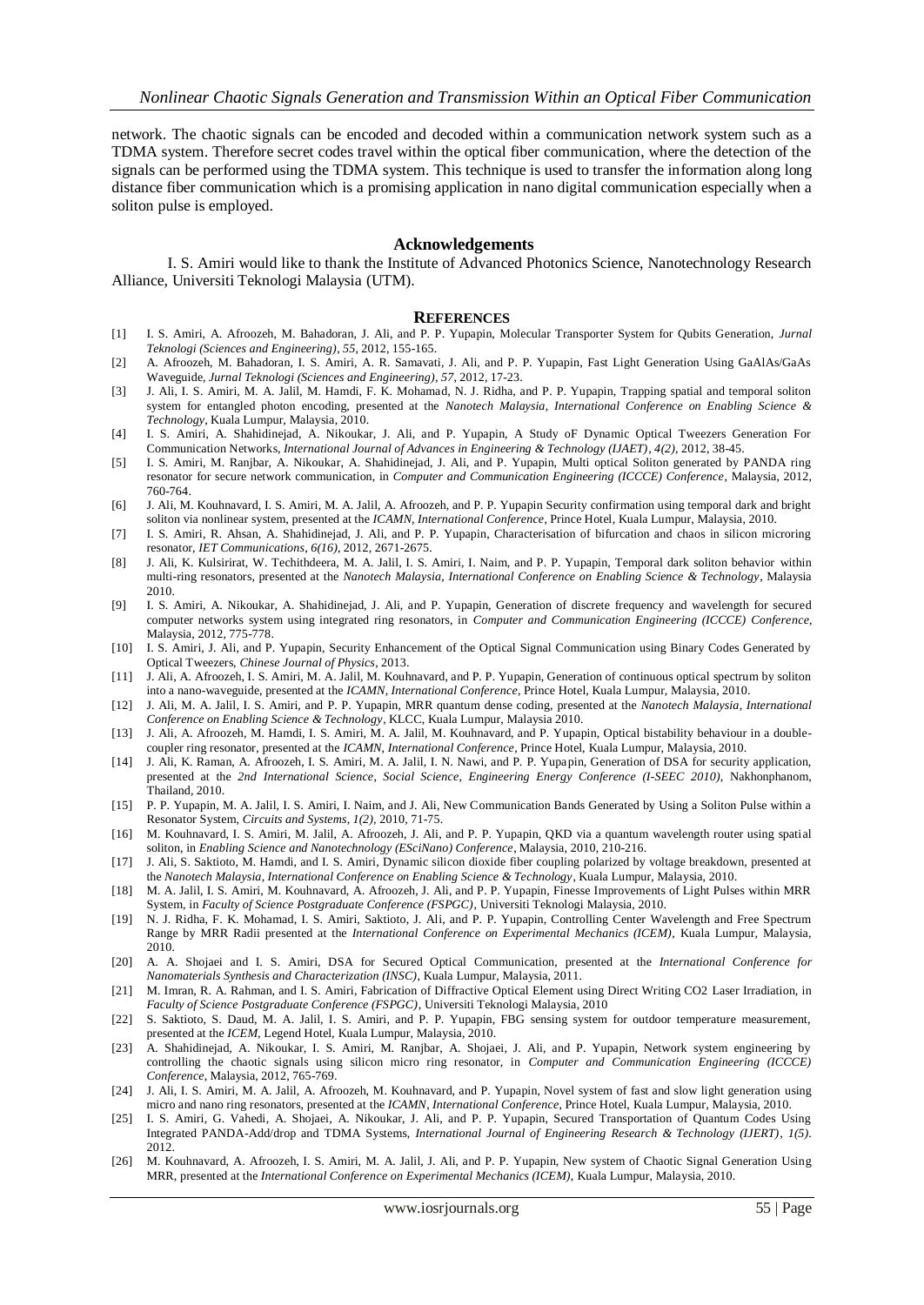- [27] I. S. Amiri, A. Afroozeh, and M. Bahadoran, Simulation and Analysis of Multisoliton Generation Using a PANDA Ring Resonator System, *Chinese Physics Letters*, *28*, 2011, 104205.
- [28] I. S. Amiri, A. Nikoukar, A. Shahidinejad, M. Ranjbar, J. Ali, and P. P. Yupapin, Generation of Quantum Photon Information Using Extremely Narrow Optical Tweezers for Computer Network Communication, *GSTF Journal on Computing (joc)*, *2(1)*, 2012.
- [29] A. Afroozeh, I. S. Amiri, M. Kouhnavard, M. Bahadoran, M. A. Jalil, J. Ali, and P. P. Yupapin, Dark and Bright Soliton trapping using NMRR, presented at the *International Conference on Experimental Mechanics (ICEM)*, Kuala Lumpur, Malaysia, 2010.
- [30] J. Ali, A. Mohamad, I. Nawi, I. S. Amiri, M. Jalil, A. Afroozeh, and P. Yupapin, Stopping a dark soliton pulse within an NNRR, presented at the *AMN-APLOC International Conference*, Wuhan, China 2010.
- [31] S. Saktioto, S. Daud, J. Ali, M. A. Jalil, I. S. Amiri, and P. P. Yupapin, FBG simulation and experimental temperature measurement, presented at the *ICEM*, Legend Hotel, Kuala Lumpur, Malaysia, 2010.
- [32] I. S. Amiri, M. H. Khanmirzaei, M. Kouhnavard, and S. Mitatha, Quantum cryptography via a wavelength router for internet security, *Piers Proceeding*, *Cambridge*, 2010.
- [33] I. S. Amiri, M. Nikmaram, A. Shahidinejad, and J. Ali, Cryptography Scheme of an Optical Switching System Using Pico/Femto Second Soliton Pulse, *International Journal of Advances in Engineering & Technology (IJAET)*, *5(1)*, 2012, 176-184.
- [34] I. S. Amiri, J. Ali, and P. P. Yupapin, Enhancement of FSR and Finesse Using Add/Drop Filter and PANDA Ring Resonator Systems, *International Journal of Modern Physics B*, *26(04)*, 2012.
- [35] I. S. Amiri, S. Babakhani, G. Vahedi, J. Ali, and P. Yupapin, Dark-Bright Solitons Conversion System for Secured and Long Distance Optical Communication, *IOSR Journal of Applied Physics (IOSR-JAP)*, *2(1)*, 2012, 43-48.
- [36] A. Afroozeh, I. S. Amiri, M. Kouhnavard, M. Bahadoran, M. A. Jalil, J. Ali, and P. P. Yupapin, Optical Memory Time using Multi Bright Soliton, presented at the *International Conference on Experimental Mechanics (ICEM)*, Kuala Lumpur, Malaysia, 2010.
- [37] J. Ali, I. S. Amiri, M. Jalil, M. Kouhnavard, A. Afroozeh, I. Naim, and P. Yupapin, Narrow UV pulse generation using MRR and NRR system, presented at the *ICAMN*, *International Conference*, Prince Hotel, Kuala Lumpur, Malaysia, 2010.
- [38] J. Ali, M. Kouhnavard, A. Afroozeh, I. S. Amiri, M. A. Jalil, and P. P. Yupapin, Optical bistability in a FORR, presented at the *ICEM*, Legend Hotel, Kuala Lumpur, Malaysia, 2010.
- [39] A. A. Shojaei and I. S. Amiri, Soliton for Radio wave generation, presented at the *International Conference for Nanomaterials Synthesis and Characterization (INSC)*, Kuala Lumpur, Malaysia, 2011.
- [40] I. S. Amiri, A. Afroozeh, J. Ali, and P. P. Yupapin, Generation Of Quantum Codes Using Up And Down Link Optical Solition, *Jurnal Teknologi (Sciences and Engineering)*, *55*, 2012, 97-106.
- [41] J. Ali, M. Kouhnavard, M. A. Jalil, and I. S. Amiri, Quantum signal processing via an optical potential well, presented at the *Nanotech Malaysia*, *International Conference on Enabling Science & Technology*, Kuala Lumpur, Malaysia 2010.
- [42] I. S. Amiri, M. A. Jalil, A. Afroozeh, M. Kouhnavard , J. Ali, and P. P. Yupapin, Controlling Center Wavelength and Free Spectrum Range by MRR Radii, in *Faculty of Science Postgraduate Conference (FSPGC)*, Universiti Teknologi Malaysia, 2010.
- [43] J. Ali, A. Afroozeh, I. S. Amiri, M. A. Jalil, and P. P. Yupapin, Dark and Bright Soliton trapping using NMRR, presented at the *ICEM*, Legend Hotel, Kuala Lumpur, Malaysia, 2010.
- [44] I. S. Amiri, A. Nikoukar, G. Vahedi, A. Shojaei, J. Ali, and P. Yupapin, Frequency-Wavelength Trapping by Integrated Ring Resonators For Secured Network and Communication Systems, *International Journal of Engineering Research & Technology (IJERT)*, *1(5)*, 2012.
- [45] J. Ali, M. A. Jalil, I. S. Amiri, and P. P. Yupapin, Dark-bright solitons conversion system via an add/drop filter for signal security application, presented at the *ICEM*, Legend Hotel, Kuala Lumpur, Malaysia, 2010.
- [46] I. S. Amiri, A. Shahidinejad, A. Nikoukar, M. Ranjbar, J. Ali, and P. P. Yupapin, Digital Binary Codes Transmission via TDMA Networks Communication System Using Dark and Bright Optical Soliton, *GSTF Journal on Computing (joc)*, *2(1)*, 2012.
- [47] J. Ali, M. Roslan, M. Jalil, I. S. Amiri, A. Afroozeh, I. Nawi, and P. Yupapin, DWDM enhancement in micro and nano waveguide, presented at the *AMN-APLOC International Conference*, Wuhan, China, 2010.
- [48] I. S. Amiri, K. Raman, A. Afroozeh, M. A. Jalil, I. N. Nawi, J. Ali, and P. P. Yupapin, Generation of DSA for security application, *Procedia Engineering*, *8*, 2011, 360-365.
- [49] A. Afroozeh, I. S. Amiri, M. A. Jalil, M. Kouhnavard, J. Ali, and P. P. Yupapin, Multi Soliton Generation for Enhance Optical Communication, *Applied Mechanics and Materials*, *83*, 2011, 136-140.
- [50] J. Ali, I. S. Amiri, A. Afroozeh, M. Kouhnavard, M. Jalil, and P. Yupapin, Simultaneous dark and bright soliton trapping using nonlinear MRR and NRR, presented at the *ICAMN*, *International Conference*, Malaysia, 2010.
- [51] J. Ali, I. S. Amiri, M. A. Jalil, F. K. Mohamad, and P. P. Yupapin, Optical dark and bright soliton generation and amplification, presented at the *Nanotech Malaysia*, *International Conference on Enabling Science & Technology*, Kuala Lumpur, Malaysia, 2010.
- [52] I. S. Amiri, M. H. Khanmirzaei, M. Kouhnavard, P. P. Yupapin, and J. Ali, Quantum Entanglement using Multi Dark Soliton Correlation for Multivariable Quantum Router, in *Quantum Entanglement*, A. M. Moran, Ed., New York: Nova Science Publisher, 2012.
- [53] A. Nikoukar, I. S. Amiri, and J. Ali, Secured Binary Codes Generation for Computer Network Communication, presented at the *Network Technologies & Communications (NTC) Conference*, Singapore, 2010-2011.
- [54] C. Tanaram, C. Teeka, R. Jomtarak, P. P. Yupapin, M. A. Jalil, I. S. Amiri, and J. Ali, ASK-to-PSK generation based on nonlinear microring resonators coupled to one MZI arm, *Procedia Engineering*, *8*, 2011, 432-435.
- [55] A. Afroozeh, I. S. Amiri, A. Samavati, J. Ali, and P. Yupapin, THz frequency generation using MRRs for THz imaging, in *Enabling Science and Nanotechnology (ESciNano) Conference*, Malaysia, 2012, 1-2.
- [56] J. Ali, I. S. Amiri, A. Jalil, A. Kouhnavard, B. Mitatha, and P. Yupapin, Quantum internet via a quantum processor, presented at the *International Conference on Photonics (ICP 2010)*, Langkawi, Malaysia 2010.
- [57] I. S. Amiri, A. Afroozeh, I. N. Nawi, M. A. Jalil, A. Mohamad, J. Ali, and P. P. Yupapin, Dark Soliton Array for communication security, *Procedia Engineering*, *8*, 2011, 417-422.
- [58] N. J. Ridha, F. K. Mohamad, I. S. Amiri, Saktioto, J. Ali, and P. P. Yupapin, Soliton Signals and The Effect of Coupling Coefficient in MRR Systems, presented at the *International Conference on Experimental Mechanics (ICEM)*, Kuala Lumpur, Malaysia, 2010.
- [59] N. Suwanpayak, S. Songmuang, M. A. Jalil, I. S. Amiri, I. Naim, J. Ali, and P. P. Yupapin, Tunable and storage potential wells using microring resonator system for bio-cell trapping and delivery, in *Enabling Science and Nanotechnology (ESciNano) Conference*, 2010, 289-291.
- [60] J. Ali, I. S. Amiri, M. A. Jalil, A. Afroozeh, M. Kouhnavard, and P. P. Yupapin, Multi-soliton generation and storage for nano optical network using nano ring resonators, presented at the *ICAMN*, *International Conference*, Prince Hotel, Kuala Lumpur, Malaysia, 2010.
- [61] J. Ali, M. A. Jalil, I. S. Amiri, and P. P. Yupapin, Effects of MRR parameter on the bifurcation behavior, presented at the *Nanotech Malaysia*, *International Conference on Enabling Science & Technology*, Kuala Lumpur, Malaysia 2010.